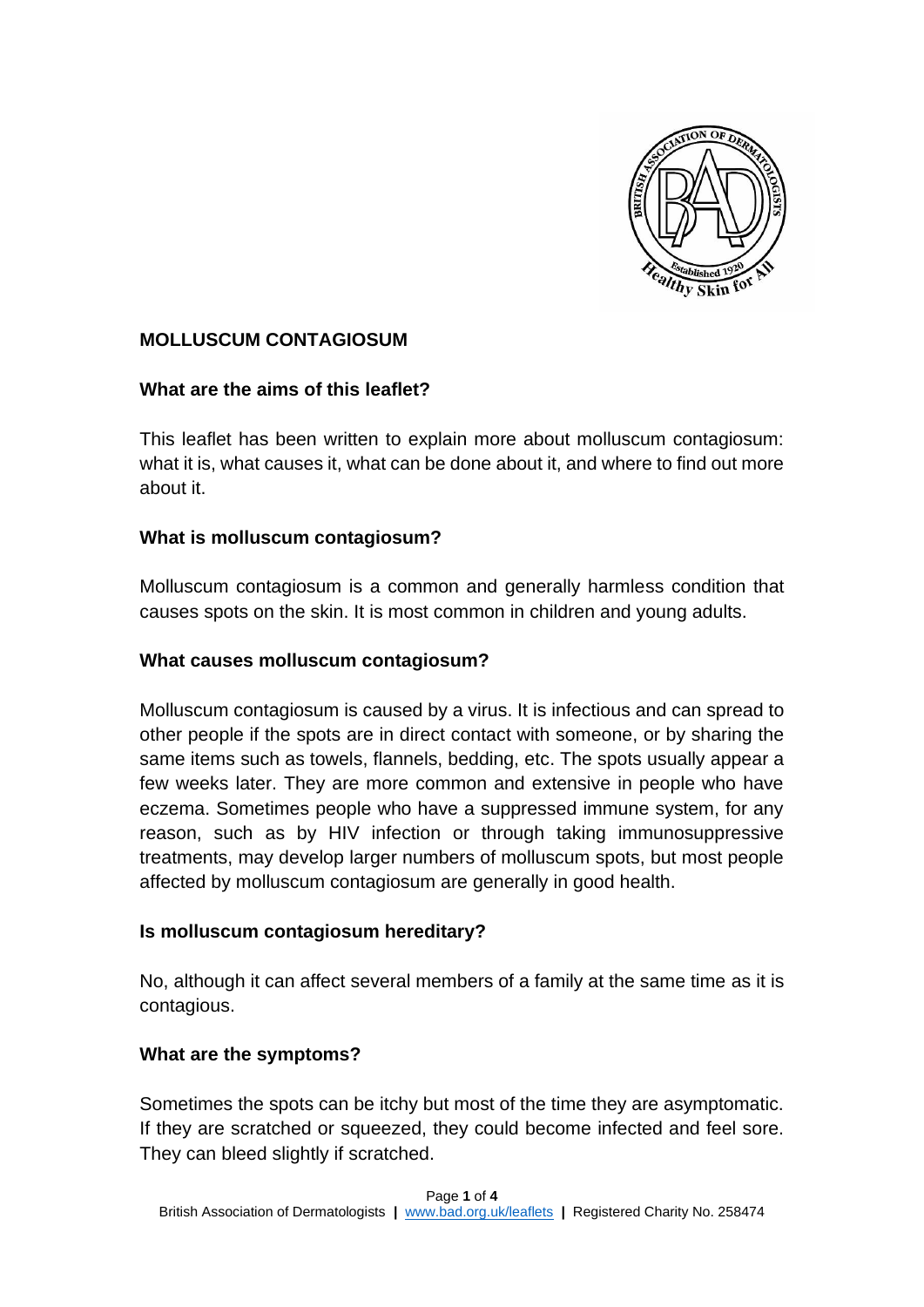## **What does molluscum contagiosum look like?**

The molluscum contagiosum spots have the following characteristics:

- They are usually small (from 2 to 6 mm across); however, they can grow larger than this, up to 10 to 20 mm.
- They are raised bumps on the skin (like a tiny dome), with a shiny surface.
- Usually they are skin coloured, although they can be red or pink.
- Their most striking feature is a central dimple.
- Sometimes areas of dry redness, like eczema, appear around the spots.

There may be only one or two spots, and usually fewer than 20. However, they can be clustered together. The most common areas where these spots appear are on the face, chest, armpit, upper legs, and genital area.

## **How will molluscum contagiosum be diagnosed?**

Usually, no tests are needed as the spots can easily be recognised by a doctor. If a molluscum contagiosum spot becomes inflamed, it can look like a boil. If there is uncertainty about the diagnosis, then a skin biopsy can be carried out.

## **Can molluscum contagiosum be cured?**

Yes. This condition usually clears by itself within 6 to 18 months. However, during this time there may be development of new ones whilst the old spots are clearing. Sometimes it may take a few years for the body to clear all the spots.

## **How can molluscum contagiosum be treated?**

Usually, no treatment is needed and the molluscum contagiosum spots clear on their own. After the spots have healed and cleared, the skin may initially look white, pink, or purplish, but this usually goes back to a normal skin-tone over time.

There are a few treatments which may help to speed up the process of clearing the spots. However, this is dependent on the age of the person affected. Many treatments are painful, and this must be taken into consideration as molluscum contagiosum is a harmless and self-resolving condition. Furthermore, it is thought that some treatments can increase the risk of scarring. There is no research evidence that any one treatment is better than others at clearing molluscum contagiosum.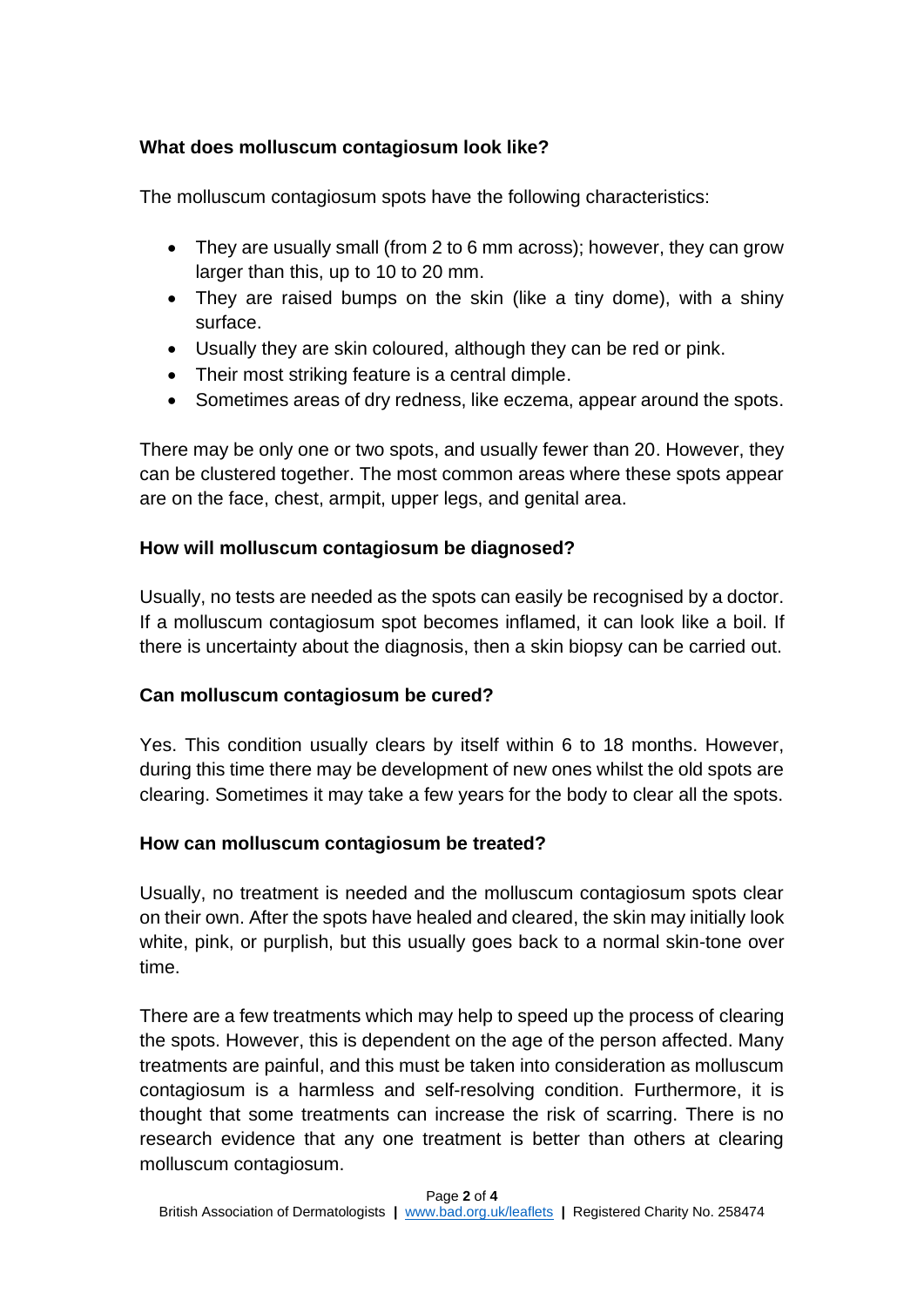If active treatment is needed, there are several possibilities:

- There are a range of topical therapies used which include salicylic acid and potassium hydroxide. These work by irritating the spots and causing them to become inflamed. The immune system then detects the virus and clears the spots. The medication needs to be applied carefully to prevent unnecessary skin irritation. Sometimes a small scar or paler area of skin is left.
- The spots can be frozen with liquid nitrogen (cryotherapy) at intervals until they are clear.
- The spots can be scraped off with a sharp instrument (curettage) after local anaesthetic injection by the doctor or dermatologist.
- A hospital eye specialist can treat spots on the eyelids.
- A cream containing a chemical that affects the immune system (Imiquimod) has been used for molluscum contagiosum, but it is not licensed for the condition and some research studies have shown that it is not effective.
- Squeezing the spots is no longer recommended as it can result in scarring and risk spreading the spots to others part of the body.
- It is not advisable to cut the top layer of these spots as this may spread the virus or leave slight scars, especially if they get infected afterwards.

# **Selfcare (What can I do?)**

You should make every effort not to pass the infection on to others, particularly those in your family. Stick to your own towel, flannel, clothing, and bedding. However, children with molluscum contagiosum do not need to be kept off school, nor should they be barred from swimming or other activities.

# **Where can I get more information?**

Links to other Internet sites:

<https://www.nhs.uk/conditions/molluscum-contagiosum/> <http://www.pcds.org.uk/clinical-guidance/molluscum-contagiosum> <http://www.dermnetnz.org/viral/molluscum-contagiosum.html>

**Please note:** The BAD provides links to help people access a range of information about their skin disease.  The views expressed in these links may not be those of the BAD or its members.